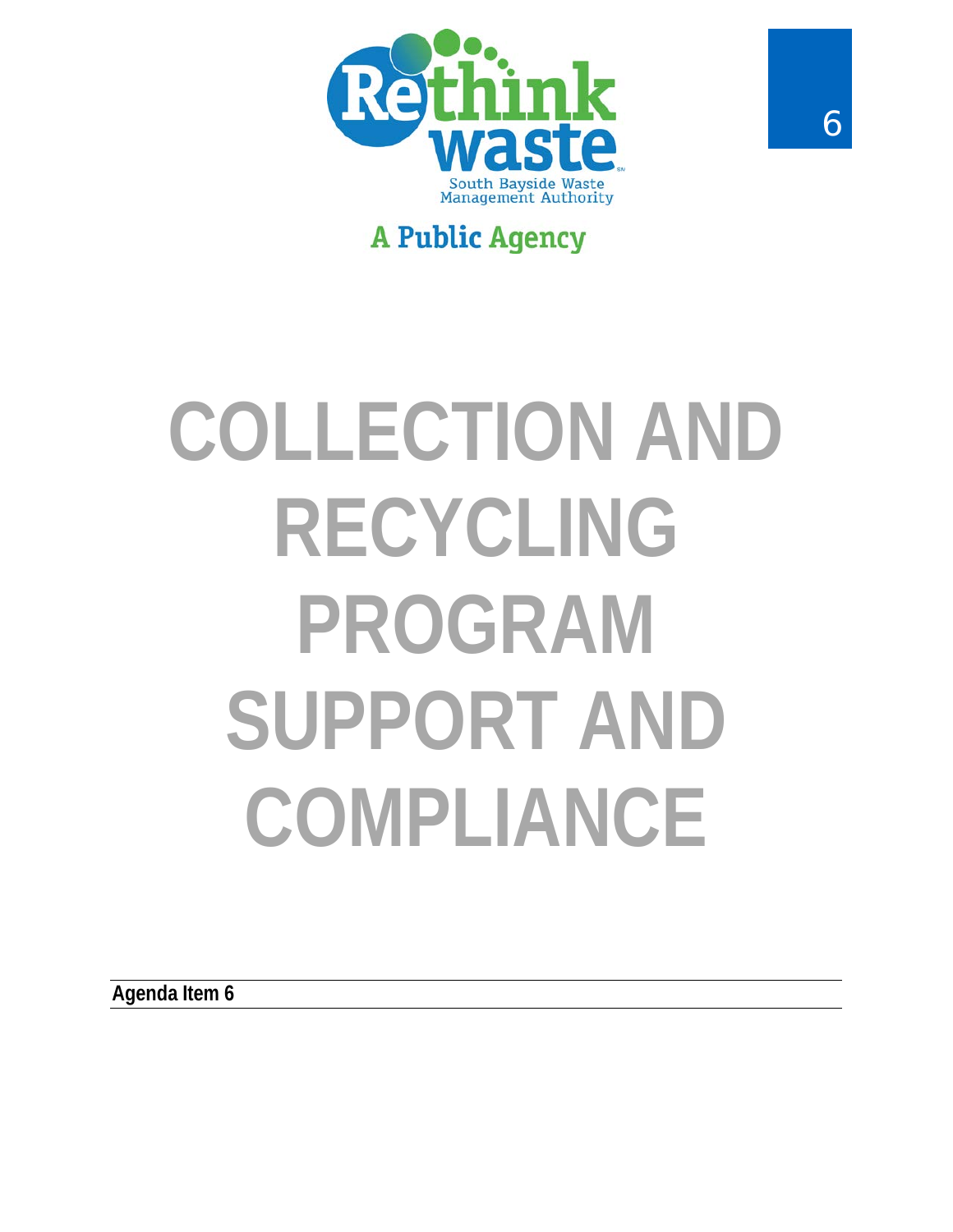



### **STAFF REPORT**

| To:      | <b>SBWMA Board Members</b>               |
|----------|------------------------------------------|
| From:    | Joe La Mariana, Executive Director       |
| Date:    | June 28, 2018 Board of Directors Meeting |
| Subject: | 2018 Bay Area Rates and City Fees Survey |

#### **Recommendation:**

This staff report is for discussion purposes only and no formal action is requested of the Board of Directors.

#### **Summary**

The regional survey for 2018 solid waste rates included a total of 31 jurisdictions from San Mateo and Santa Clara counties, which includes the SBWMA Member Agencies. As in the past, this survey includes a comparison of rates at a 50th and 75th percentile of those surveyed. This survey has proven to be a useful tool for Member Agencies to compare their residential commercial rates with those of other jurisdictions. This year's survey includes a new table that also identifies city fees that survey responders set to offset their solid waste and recycling program administrative costs and, when applicable, to offset associated program fees such as mandated landfill closure responsibilities, mandated household hazardous waste programs, rate stabilization funds, litter control fees, street sweeping services, etc. The completed survey is provided in **Attachment A.**

#### **Analysis**

Although residential and commercial rates are included in this survey, this staff report focused on residential rates as the factors associated with commercial rates are significantly more complicated due to a wide variety of factors including service levels subscribed to, frequencies of weekly collection offered, alternative collection services available, etc. As an example, the residential line of business has four basic service levels—20, 32, 64 and 96 gallon carts) and the standard collection frequency is one time per week

#### **Residential Rates:**

Six of the thirteen (1) SBWMA jurisdictions have 32-gallon cart rates below the 50th% percentile of the jurisdictions surveyed (Burlingame, Foster City, Menlo Park, North Fair Oaks (unincorporated County), Redwood City, San Mateo) and those six jurisdictions represent about 70% of the total residential accounts in the SBWMA service area. Several operational factors favorably contribute to these jurisdictions having lower rates compared to other SBWMA jurisdictions including:

- Large commercial account base
- Higher density housing
- Relatively flat topography/
- Multiple carts set out per single service address
- Closer proximity to the San Carlos-based Shoreway facility

Additionally, the majority of residential customers in most jurisdictions surveyed (including the SBWMA) historically subscribe to 32-gallon cart service (about 60%), then 20-gallon (about 20%), then 60-64-gallon (about 17%) and a very small percentage subscribe to 96-gallon garbage service (about 3%).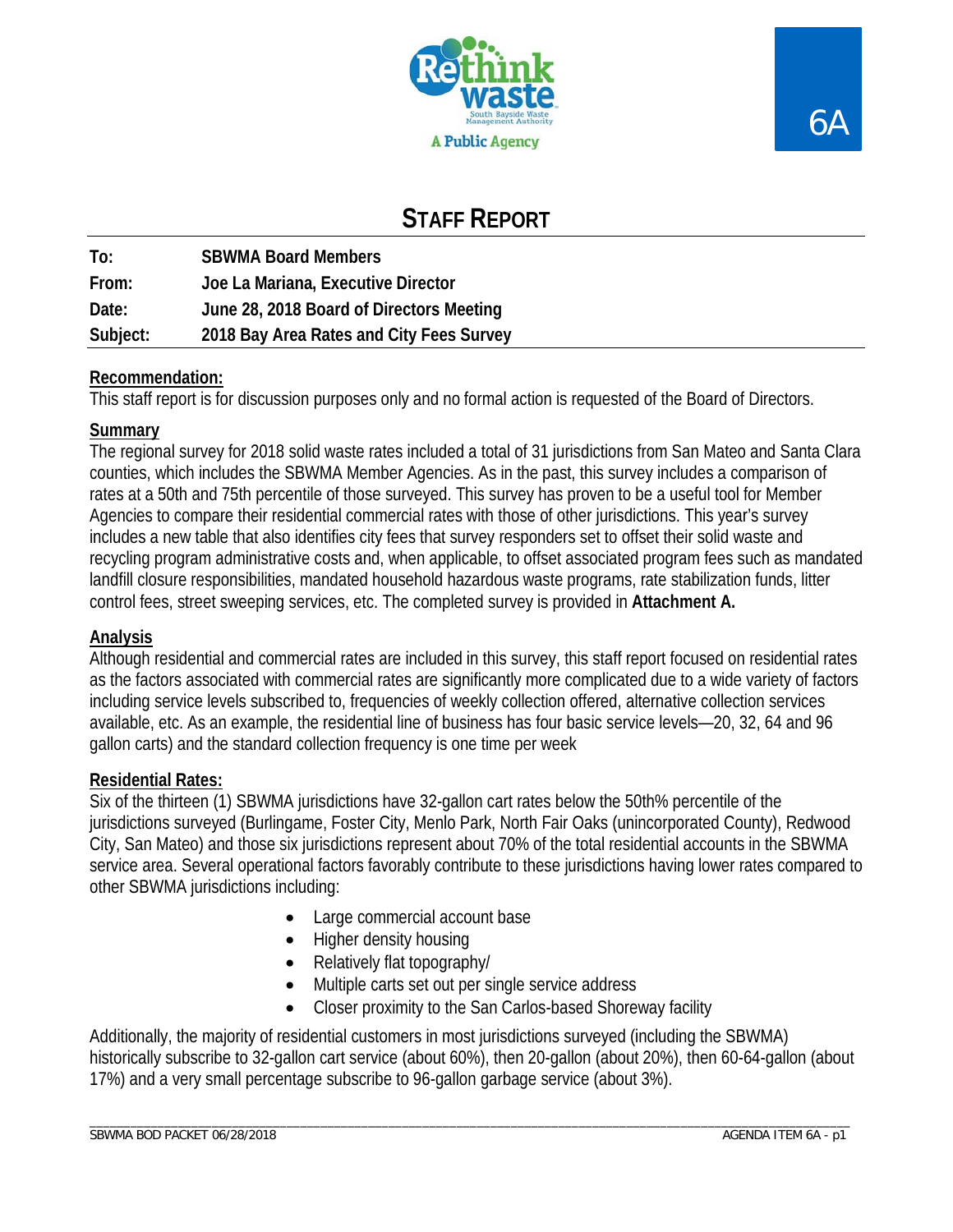As shown in **Table 1**, when omitting the two SBWMA Member Agencies with the highest rates (Atherton and Hillsborough—due to unique service characteristics such as larger properties, more organic materials, less route productivity, lack of commercial accounts), the average of all other SBWMA jurisdictions is below the overall average of all jurisdictions surveyed in all residential rate categories.

|                                                     |           | Table 1<br><b>Residential Curbside Collection Rates</b> |                |              |                                         |
|-----------------------------------------------------|-----------|---------------------------------------------------------|----------------|--------------|-----------------------------------------|
|                                                     | 20-Gallon | $\vert$ 30-35 Gallon                                    | $60-64$ Gallon | 90-96 Gallon | <b>Rate variance</b><br>from 20g to 96g |
| 50 <sup>th</sup> Percentile                         | \$24.57   | \$32.96                                                 | \$60.71        | \$88.82      | \$63.71                                 |
| 75th Percentile                                     | \$29.25   | \$37.84                                                 | \$71.08        | \$103.81     | \$74,56                                 |
| <b>SBWMA Average</b><br>w/Atherton & Hillsborough   | \$24.63   | \$34.26                                                 | \$58.12        | \$86.30      | \$61.67                                 |
| <b>SBWMA Average</b><br>w/o Atherton & Hillsborough | \$23.23   | \$31.56                                                 | \$53.55        | \$80.07      | \$56.84                                 |

The 30-35-gallon rate charged for the City of Los Altos Hills, the Town of Atherton, the Town of Hillsborough and the City of Palo Alto all are above the 75% percentile in the survey group. These communities share some common community characteristics that influence route efficiencies and cost such as topography, high levels of green waste generation, low route density, over-sized lots and, in some cases, hilly terrain. Each of these factors legitimately influences service costs. See Table 2 for a comparison of residential rates in these communities.

| Table 2<br>Comparative Rates: Atherton, Hillsborough, Los Altos Hills, Palo Alto |         |         |          |          |                 |  |  |  |  |  |  |  |  |
|----------------------------------------------------------------------------------|---------|---------|----------|----------|-----------------|--|--|--|--|--|--|--|--|
| 20-Gallon 30-35-Gallon 60-64 Gallon 90-96 Gallon<br>Rate variance                |         |         |          |          |                 |  |  |  |  |  |  |  |  |
|                                                                                  |         |         |          |          | From 20g to 96g |  |  |  |  |  |  |  |  |
| Town of Los Altos                                                                | \$29.86 | \$41.63 | \$83.28  | \$124.90 | \$95.04         |  |  |  |  |  |  |  |  |
| <b>Town of Atherton</b>                                                          | \$25.00 | \$50.00 | \$93.00  | \$138.00 | \$113.00        |  |  |  |  |  |  |  |  |
| Town of Hillsborough                                                             | \$39.67 | \$48.22 | \$73.51  | \$103.12 | \$63.45         |  |  |  |  |  |  |  |  |
| City of Palo Alto                                                                | \$27.81 | \$50.07 | \$100.15 | \$150.22 | \$122.41        |  |  |  |  |  |  |  |  |

#### **Commercial Rates:**

As in the past, the commercial rates for the SBWMA jurisdictions are above the 50<sup>th</sup> percentile in the four rate categories surveyed, even with Atherton and Hillsborough backed out (they each have less than a dozen commercial accounts). This rate structure may reflect a recent deliberate effort by all SBWMA jurisdictions to "right size" their commercial rates due to a recent court case that requires all lines of business to be 100% self-funded. The SBWMA average rates charged are below the all city average in two categories (1 yard bin service, 1x and 3x/week) and above the all city average in two categories (3 yard bin service, 1x and 3x/week). **See Table 3.**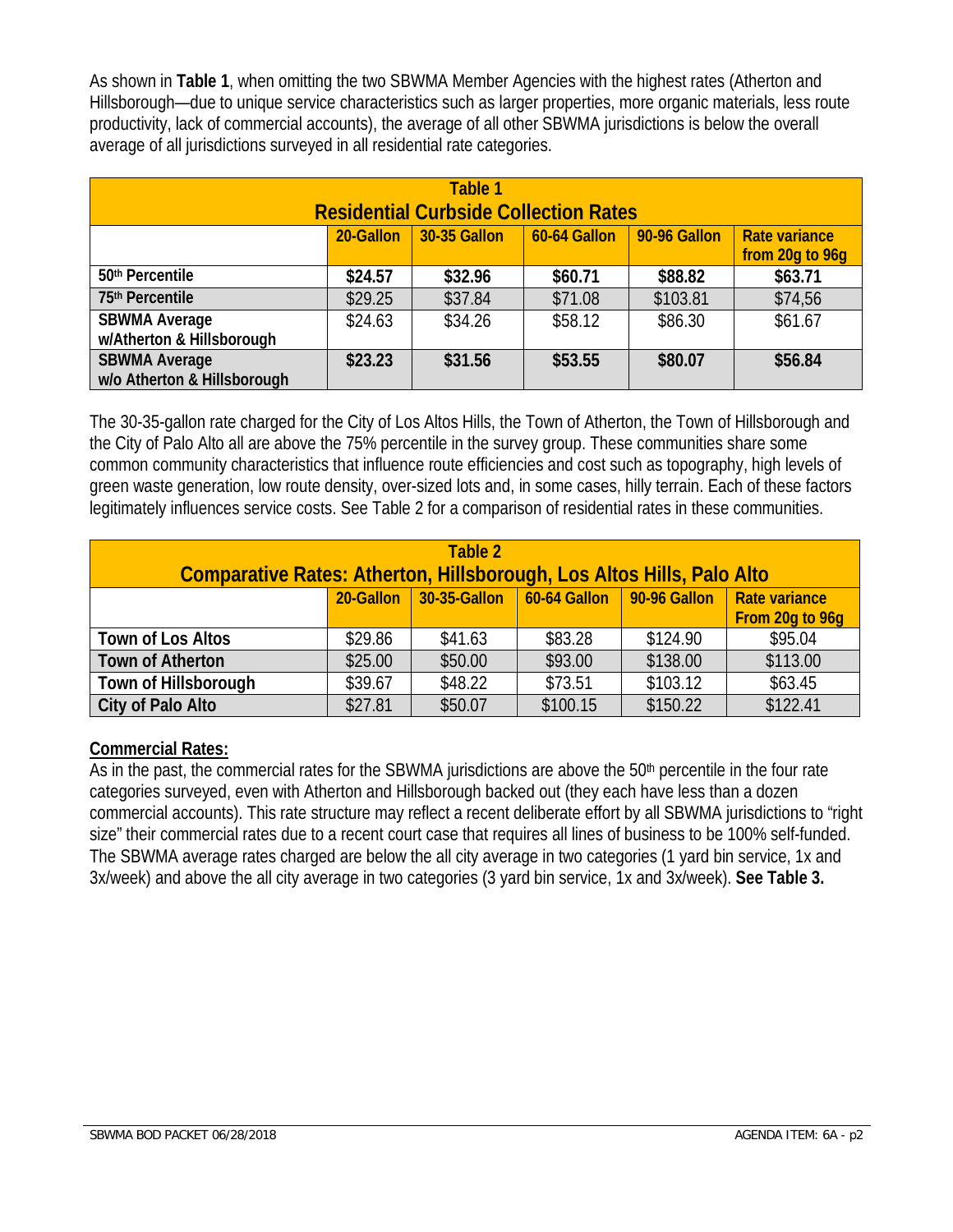| Table 3<br><b>Comparative Rates: Commercial Collection Services</b>                              |          |          |          |            |  |  |  |  |  |  |  |  |  |
|--------------------------------------------------------------------------------------------------|----------|----------|----------|------------|--|--|--|--|--|--|--|--|--|
| 3 yard bin<br>3 yard bin<br>1 yard bin<br>1 yard bin<br>3x/week<br>1x/week<br>3x/week<br>1x/week |          |          |          |            |  |  |  |  |  |  |  |  |  |
| 50th Percentile                                                                                  | \$162.07 | \$469.66 | \$416.30 | \$1,204.90 |  |  |  |  |  |  |  |  |  |
| 75th Percentile                                                                                  | \$206.60 | \$558.96 | \$474.87 | \$1,353.97 |  |  |  |  |  |  |  |  |  |
| <b>All City Average</b>                                                                          | \$168.46 | \$476.55 | \$404.79 | \$1,180.66 |  |  |  |  |  |  |  |  |  |
| SBWMA Average w/o                                                                                | \$163.25 | \$471.31 | \$438.81 | \$1,296.58 |  |  |  |  |  |  |  |  |  |
| Atherton & Hillsborough                                                                          |          |          |          |            |  |  |  |  |  |  |  |  |  |

#### **City Fees:**

By law, each jurisdiction is entitled to collect mandated solid waste program administration costs and narrow range of directly related expenses through the use of program-related fees. Programs vary in scope by jurisdiction as is evidenced by the variety of fees identified in **Attachment A's** tab titled "Bay Area Survey of City Fees (June 13, 2018). In this tab, the SBWMA Member Agency fees are in alignment with the other jurisdictions surveyed in the local market.

#### **Background**

Each year, staff commissions a survey of solid waste and recycling rates charged by other Bay Area communities in preparation for the annual adjustment to the contractor's compensation for collection services and Shoreway operations. This information is provided to the Member Agencies to provide a comparison of rates charged by a variety of local jurisdictions. This survey is typically conducted in the March-May timeframe in order to capture rate increases that are in effect for that given year.

#### **Fiscal Impact**

There is no fiscal impact associated with this report. The cost of conducting the survey was \$5k.

#### *Attachments:*

Attachment A: 2018 Bay Area Rate Review Survey Conducted by HFH Consultants (June 13, 2018).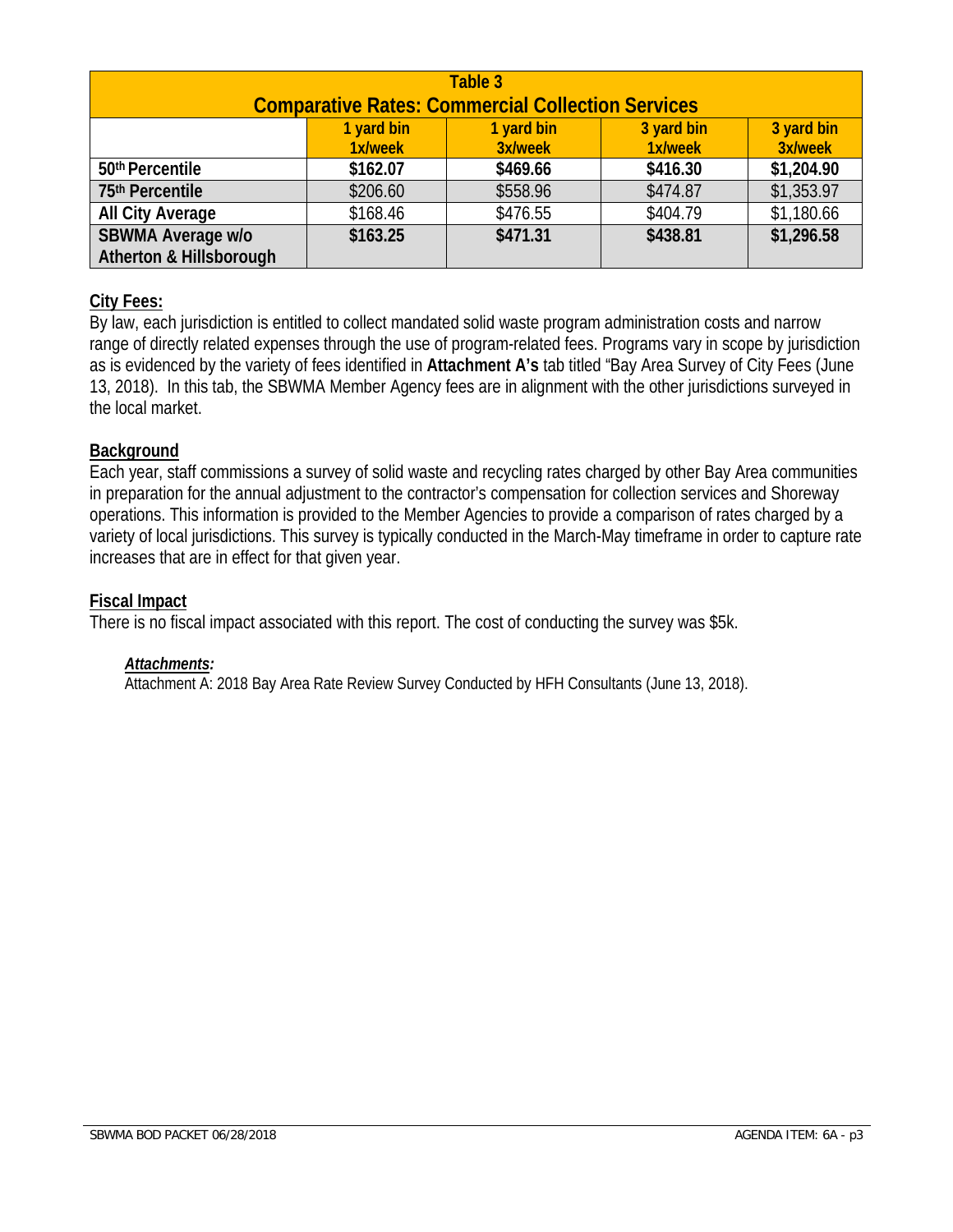#### **Bay Area Rate Survey**

June 13, 2018

|                                     |             | <b>Res. Single-Family</b> |                  |      |              |                          |                 |     |           |              |                      |      | Commercial |         | <b>Service Info</b> |         |          |            |           |             |
|-------------------------------------|-------------|---------------------------|------------------|------|--------------|--------------------------|-----------------|-----|-----------|--------------|----------------------|------|------------|---------|---------------------|---------|----------|------------|-----------|-------------|
|                                     |             |                           |                  |      |              |                          |                 |     | 1YD Bin   |              | 1YD Bin              |      | 3YD Bin    |         | 3YD Bin             |         |          |            |           |             |
| <b>Jurisdiction</b>                 | County      |                           | 20 Gallon        |      | 30-35Gal.    |                          | 60-64Gal.       |     | 90-96Gal. |              | $1x/$ week           |      | 3x/week    |         | 1x/week             |         | 3x/week  | Rec. Freq. | YW Freq.  | Sort        |
| City of Campbell*                   | Santa Clara | Ŝ.                        | 21.43            | \$   | 28.04        | \$                       | 56.08           | \$  | 84.12     | \$           | 140.04               | - \$ | 424.17     | \$      | 280.09              | Ŝ.      | 848.35   | Weekly     | Weekly    | Single      |
| City of Cupertino                   | Santa Clara |                           | <b>NA</b>        | Ś    | 25.49        | Ś.                       | 50.99           | -\$ | 76.49     | \$           | $156.56$ \$          |      | 469.72     | Ś.      | 250.51 \$           |         | 751.52   | Weekly     | Weekly    | Single      |
| Daly City                           | San Mateo   |                           | <b>NA</b>        | Ś    | 26.03        | $\zeta$                  | 52.05           | \$  | 78.07     | \$           | 207.17 \$            |      | 556.57     | $\zeta$ | 568.63              | \$      | 1,616.83 | Weekly     | Weekly    | Single      |
| City of Half Moon Bay               | San Mateo   | \$                        | 23.01            | \$   | 36.99        | -\$                      | 67.34           |     | <b>NA</b> | Ś            | 174.56 \$            |      | 523.83     | \$      | 523.81              | \$      | 2,245.33 | Weekly     | Weekly    | Single      |
| Town of Los Altos Hills             | Santa Clara | \$                        | 29.86            | \$   | 41.63        | -\$                      | 83.28           | \$  | 124.90    | Ś            | $104.82 \quad$ \$    |      | 220.76     | -\$     | 164.03 \$           |         | 383.57   | Bi-weekly  | Bi-weekly | Single      |
| Town of Los Gatos*1                 | Santa Clara | Ś                         | 21.85            | -\$  | 28.69        | -\$                      | $57.38 \quad $$ |     | 86.08     | Ś            | $166.14 \quad$ \$    |      | 503.35     | -\$     | 332.28              | -\$     | 1,006.71 | Weekly     | Weekly    | Single      |
| City of Millbrae                    | San Mateo   | \$                        | 20.65            | -\$  | 33.05        | -\$                      | 66.12           |     | <b>NA</b> | Ś            | 247.96 \$            |      | 758.82     | Ś       | 456.90              | \$      | 1,398.30 | Weekly     | Weekly    | Dual stream |
| City of Milpitas <sup>2</sup>       | Santa Clara | \$                        | $32.22$ \$       |      | 35.02        | Ś.                       | 41.19           | \$  | 47.32     | Ś            | $116.21 \quad$ \$    |      | 286.19     | Ś       | 263.93              | -\$     | 747.15   | Weekly     | Weekly    | Dual stream |
| City of Mountain View               | Santa Clara | \$                        | 22.10            | \$   | 32.25        | \$                       | 64.50           | \$  | 96.75     | \$           | 103.80%              |      | 352.60     | \$      | 310.90              | \$      | 947.55   | Bi-weekly  | Bi-weekly | Dual stream |
| City of Pacifica <sup>3</sup>       | San Mateo   | \$                        | 23.03            | -\$  | 36.07        | \$                       | 72.13           | \$  | 108.21    | \$           | 306.49 \$            |      | 796.12     | \$      | 427.98              | -\$     | 1,140.09 | Weekly     | Bi-weekly | Single      |
| City of Palo Alto                   | Santa Clara | \$                        | 27.81            | \$   | 50.07        | -\$                      | 100.15          | \$  | 150.22    | \$           | 219.49               | - \$ | 590.31     | -\$     | 504.40              | \$      | 1,455.48 | Weekly     | Weekly    | Single      |
| Town of Portola Valley              | San Mateo   | \$                        | $18.72 \quad$ \$ |      | 29.97        | \$                       | 59.92 \$        |     | 89.90     | \$           | $126.22 \quad$ \$    |      | 292.45     | -\$     | 242.18              | -\$     | 606.28   | Weekly     | Weekly    | Single      |
| City of San Bruno                   | San Mateo   | \$                        | 22.78            | -\$  | 29.37        | \$                       | 58.74 \$        |     | 88.11     | \$           | 156.66 \$            |      | 469.97     | \$      | 436.42              | -\$     | 1,309.26 | Weekly     | Weekly    | Single      |
| City of Santa Clara <sup>4</sup>    | Santa Clara | \$                        | 20.63            | \$   | 26.17        | \$                       | 38.82 \$        |     | 51.47     | \$           | $81.44 \quad$ \$     |      | 235.65     | -\$     | 228.10              | \$      | 647.41   | Weekly     | Weekly    | Single      |
| City of Saratoga* <sup>1</sup>      | Santa Clara | \$                        | 23.09            | S.   | 30.21        | -\$                      | $60.41 \quad $$ |     | 90.62     | S            | 198.05               | - \$ | 600.21     | -\$     | 396.10              | -\$     | 1,200.42 | Weekly     | Weekly    | Single      |
| City of South San Francisco*        | San Mateo   | \$                        | 25.16            | \$   | 31.82        | \$                       | 70.02           | -\$ | 109.79    | \$           | 198.01 \$            |      | 594.03     | \$      | 445.42              |         | 1336.26  | Weekly     | Weekly    | Dual stream |
| City of Sunnyvale <sup>5</sup>      | Santa Clara |                           | <b>NA</b>        | Ś    | 40.83        | \$                       | 45.96           | -\$ | 52.90     | Ś            | 173.80 \$            |      | 485.00     | \$      | 416.21              | -\$     | 1,209.37 | Weekly     | Weekly    | Dual Stream |
| Town of Woodside                    | San Mateo   | \$                        | 18.72            | \$   | 29.97        | Ś.                       | 59.92 \$        |     | 89.90     | Ś            | $126.22$ \$          |      | 292.45     | \$      | 242.18              | -\$     | 606.28   | Weekly     | Weekly    | Single      |
| Town of Atherton                    | San Mateo   | Ś                         | 25.00            | \$   | 50.00        | Ś.                       | 93.00           | Ŝ.  | 138.00    | Ś            | 210.00 \$            |      | 630.00     | \$      | 580.00              | \$      | 1,740.00 | Weekly     | Weekly    | Single      |
| <b>City of Belmont</b>              | San Mateo   | \$                        | 22.38            | -\$  | 35.38        | -\$                      | 69.66           | -\$ | 104.49    | Ś            | 197.08 \$            |      | 608.90     | \$      | 597.88              | -\$     | 1,811.60 | Weekly     | Weekly    | Single      |
| <b>City of Burlingame</b>           | San Mateo   | \$                        | 12.90            | \$   | 23.85        | -\$                      | 47.71 \$        |     | 70.80     | Ś            | $150.52 \quad$ \$    |      | 469.60     | Ś       | 451.53              | -\$     | 1,408.79 | Weekly     | Weekly    | Single      |
| City of East Palo Alto <sup>o</sup> | San Mateo   | \$                        | 45.81            | - \$ | 45.81        | -\$                      | 45.81 \$        |     | 45.81     | Ś            | 224.90 \$            |      | 523.67     | \$      | 475.16              | \$      | 1,211.58 | Weekly     | Weekly    | Single      |
| City of Foster City                 | San Mateo   | Ś                         | $14.22 \div$     |      | 22.77        | - Ś                      | 45.54           | -\$ | 68.31     | Ś            | $109.22$ \$          |      | 332.86     | Ŝ.      | 327.67              | -Ś      | 998.55   | Weekly     | Weekly    | Single      |
| Town of Hillsborough                | San Mateo   | Ś                         | 39.67            | -\$  | $48.22 \div$ |                          | 73.51 \$        |     | 103.12    | Ś            | 132.00 \$            |      | 404.88     | Ŝ.      | 396.00              | Ŝ.      | 1,214.64 | Weekly     | Weekly    | Single      |
| <b>City of Menlo Park</b>           | San Mateo   |                           | 16.97            | Ś.   | 26.03        | -S                       | 58.62           | -Ś  | 86.35     | Ś            | 124.69               | - \$ | 389.04     | Ŝ.      | 374.08              | Ŝ.      | 1,219.00 | Weekly     | Weekly    | Single      |
| <b>No. Fair Oaks</b>                | San Mateo   | Ś                         | 29.45            | \$   | 29.45        | Ŝ.                       | 29.45           | -\$ | 84.14     | Ś            | $161.11 \; \text{S}$ |      | 483.32     | \$      | 483.32              | -\$     | 1,449.96 | Weekly     | Weekly    | Single      |
| City of Redwood City                | San Mateo   | Ś.                        | 11.76            | \$   | 28.21        | -\$                      | 56.43           | -\$ | 83.77     | Ś            | 131.89               | -\$  | 395.67     | \$      | 395.67              | Ŝ.      | 1,187.01 | Weekly     | Weekly    | Single      |
| <b>City of San Carlos</b>           | San Mateo   | \$                        | 22.67            | Ŝ.   | 33.47        | -Ś                       | 55.07           | -Ś  | 71.84     | Ś            | $121.43 \quad $$     |      | 378.85     | \$      | 378.73              | Ŝ.      | 1,136.56 | Weekly     | Weekly    | Single      |
| City of San Mateo <sup>8</sup>      | San Mateo   | \$                        | 13.28            | Ŝ.   | 21.24        | - Ś                      | 46.78           | Ś.  | 72.28     | Ś            | 142.08 \$            |      | 439.01     | Ŝ.      | 426.35              | Ŝ.      | 1,317.07 | Weekly     | Weekly    | Single      |
| <b>Unincorporated County</b>        | San Mateo   | \$                        | 31.12            | -\$  | 36.98        | -Ś                       | 61.95           | Ŝ.  | 88.00     | Ś            | $226.22$ \$          |      | 526.73     | \$      | 477.99              | \$      | 1,218.73 | Weekly     | Weekly    | Single      |
| <b>West Bay Sanitary District</b>   | San Mateo   | \$                        | 35.00            | -\$  | 44.00        | -\$                      | 72.00           | Ŝ.  | 105.00    | \$           | 206.60 \$            |      | 616.80     | \$      | 434.51              | -\$     | 1,303.53 | Weekly     | Weekly    | Single      |
|                                     |             |                           |                  |      |              |                          |                 |     |           |              |                      |      |            |         |                     |         |          |            |           |             |
| 50th Percentile                     |             | \$                        | 24.57            | \$   | 32.96        | -\$                      | 60.71           | \$  | 88.82     | \$           | 162.07               | \$   | 469.66     | \$      | 416.30              | \$      | 1,204.90 |            |           |             |
| 75th Percentile                     |             | \$                        | 29.25            | \$   | 37.84        | $\overline{\phantom{a}}$ | 71.08           | \$  | 103.81    | $\mathsf{S}$ | 206.60               | \$   | 558.96     | \$      | 474.87              | $\zeta$ | 1,353.97 |            |           |             |
| <b>SBWMA Average</b>                |             | \$                        | 24.63            | Ŝ    | 34.26        | -\$                      | 58.12           | Ś   | 86.30     | Ŝ.           | 164.44               | Ś    | 476.87     | \$      | 446.07              | \$      | 1,324.39 |            |           |             |
| All City Average                    |             | \$                        | 25.25            | \$ ا | 33.34        | $\vert$ \$               | 60.73           | Ś.  | 88.71     | $\mathsf{I}$ | $168.46$ \$          |      | 476.65     | $\zeta$ | 404.79              | \$      | 1.180.66 |            |           |             |

\_\_\_\_\_\_\_\_\_\_\_\_\_\_\_\_\_\_\_\_\_\_\_\_\_\_\_\_\_\_\_\_\_\_\_\_\_\_\_\_\_\_\_\_\_\_\_\_\_\_\_\_ \_\_\_\_\_\_\_\_\_\_\_\_\_\_\_\_\_\_\_\_\_\_\_\_\_\_\_\_\_\_\_\_\_\_\_\_\_\_\_\_\_\_\_\_\_\_\_\_\_\_\_\_\_\_\_\_\_\_

6/13/2018 1 of 3 HF&H Consultants, LLC

\_\_\_\_\_\_\_\_\_\_\_\_\_\_\_\_\_\_\_\_\_\_\_\_\_\_\_\_\_\_\_\_\_\_\_\_\_\_\_\_\_\_\_\_\_\_\_\_\_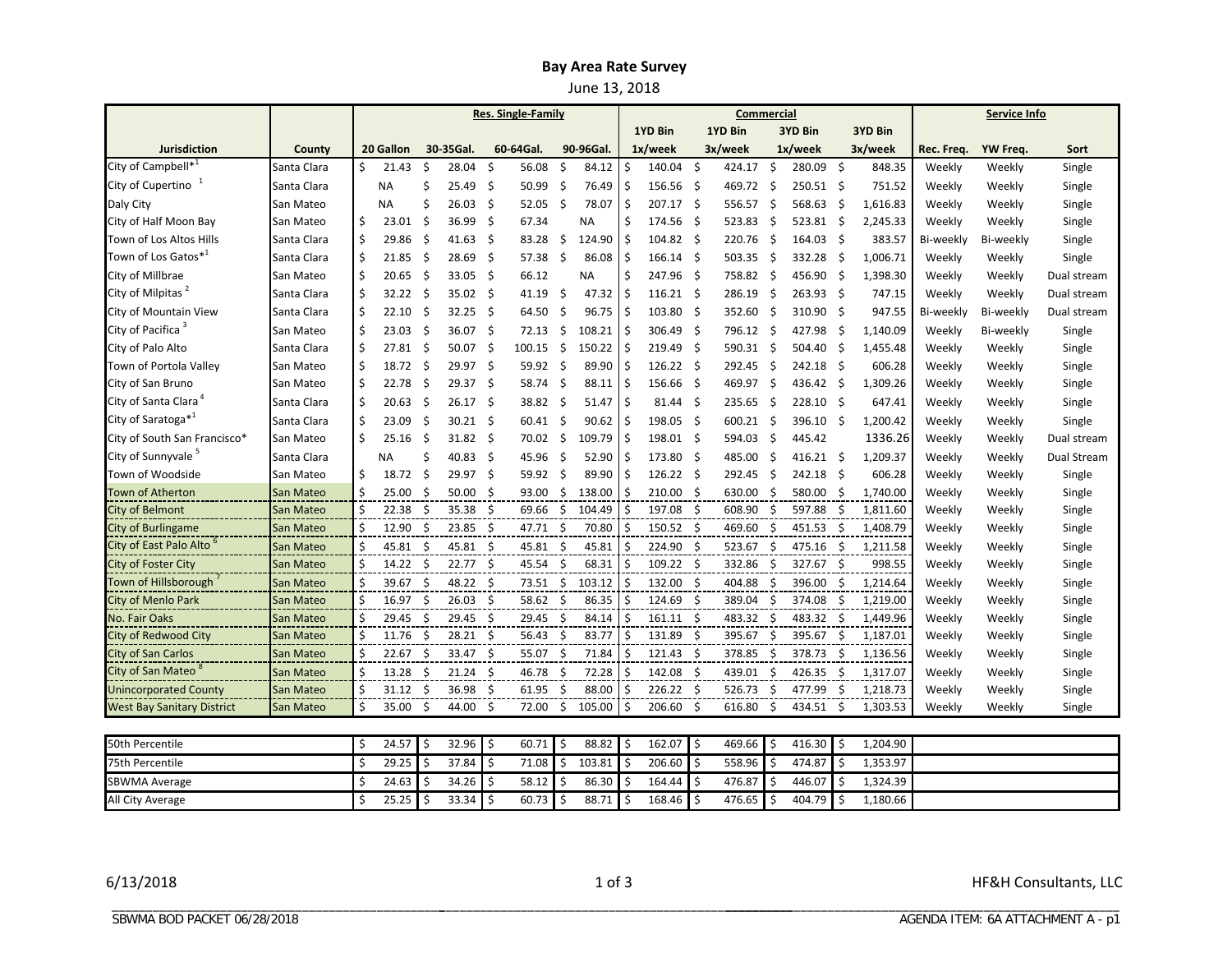#### **Bay Area Rate Survey** June 13, 2018

\* Rates effective 7/1/18 all other rates Current

 $1$  1 cu yd containers not available. Rates reflected here are for 1.5 cu. yds.

 $^{2}$  Split 19/19-gal, 26/19-gal, 45/19-gal & 67/19-gal solid waste/food scrap cart

<sup>3</sup> Largest commercial bin is 2 yards.

4 Rate for 2, & 3 32 gallon cans in lieu of 64 and 96 gallon cans.

<sup>5</sup> Split 27/22-gal, 43/22-gal & 64/31-gal solid waste/food scrap cart

 $6$  96 Gallon Cart is only available option for Residential

 $<sup>7</sup>$  Hillsborough includes the additional \$25.00 that is billed on the property tax role.</sup>

 $8$  San Mateo includes the additional Landfill Closure fee and the Street Sweeping Fee.

\_\_\_\_\_\_\_\_\_\_\_\_\_\_\_\_\_\_\_\_\_\_\_\_\_\_\_\_\_\_\_\_\_\_\_\_\_\_\_\_\_\_\_\_\_\_\_\_\_\_\_\_ \_\_\_\_\_\_\_\_\_\_\_\_\_\_\_\_\_\_\_\_\_\_\_\_\_\_\_\_\_\_\_\_\_\_\_\_\_\_\_\_\_\_\_\_\_\_\_\_\_\_\_\_\_\_\_\_\_\_

\_\_\_\_\_\_\_\_\_\_\_\_\_\_\_\_\_\_\_\_\_\_\_\_\_\_\_\_\_\_\_\_\_\_\_\_\_\_\_\_\_\_\_\_\_\_\_\_\_